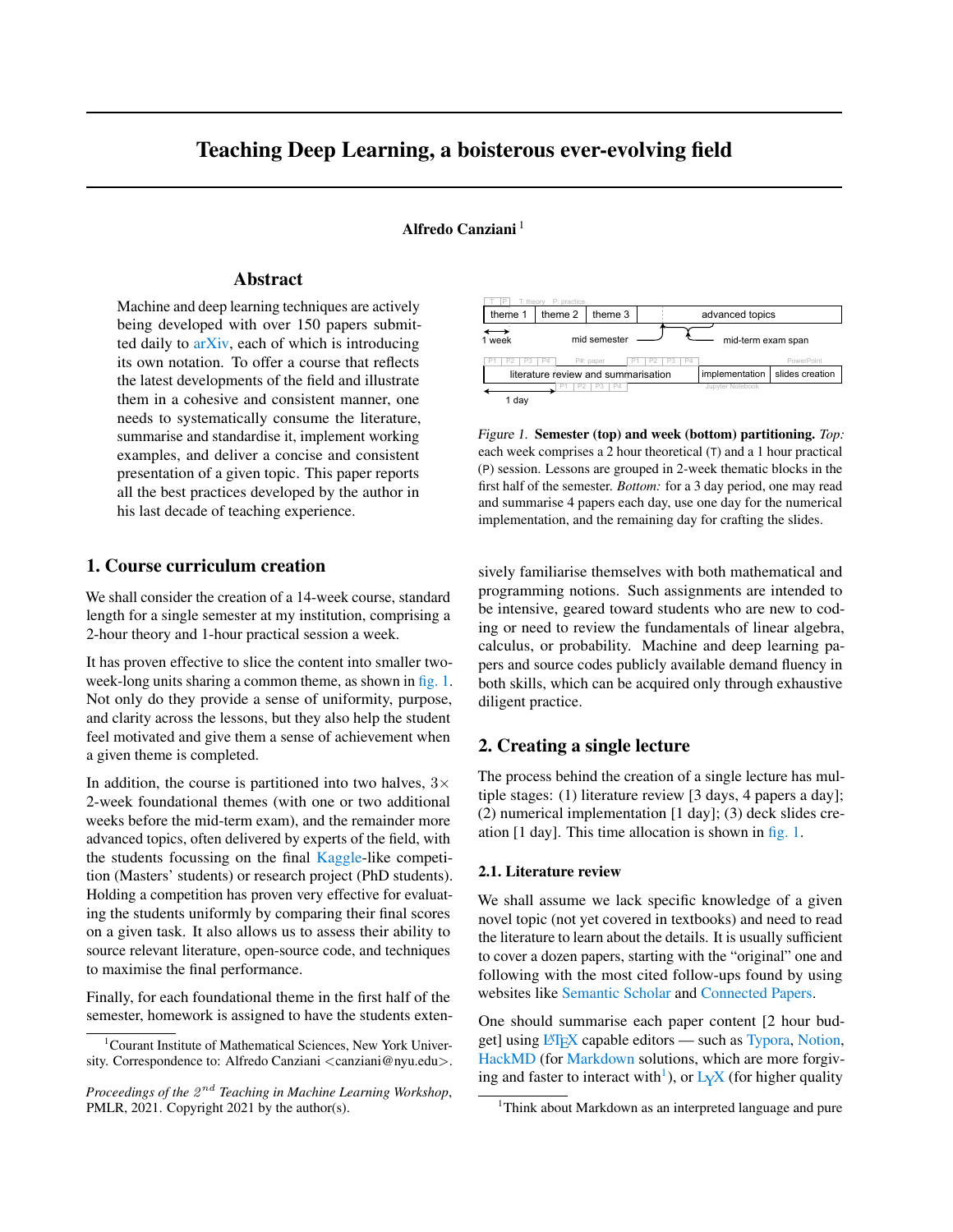<span id="page-1-0"></span>outputs but slower interaction and less reusability in the next phase, described in section 2.2) — and adhering to the following template. What: one sentence describing what the article is about. Why: one sentence about why it is necessary. How: this is the main summary of the article, starting with the main figure(s) of the paper followed by a list of itemised logical steps illustrating the math accompanied by some telegraphically styled text. And: major takeaways and personal notes about the paper.

This structured phase is *essential* to gather some understanding across recent contributions to a specific area of research and allows to collect equations that will be helpful at deck slides creation time.

#### 2.2. Numerical implementation

Once some familiarity with the topic has been acquired, we can work towards the implementation of a numerical example leveraging the concepts we just have learnt about [1 day]. More precisely, I draft the code from scratch in a Jupyter Notebook (Pérez & Granger, [2007\)](#page-4-0) using Python [\(Van Rossum & Drake Jr,](#page-4-0) [1995\)](#page-4-0), PyTorch [\(Paszke](#page-4-0) *et al.*, [2019\)](#page-4-0), and Matplotlib [\(Hunter,](#page-4-0) [2007\)](#page-4-0), intermingled by some sparse comments written in [Markdown](#page-4-0) and LA[TEX](#page-4-0) (which can be borrowed from the summaries previously made).

Depending on the novelty of a given topic, this stage is often very hard. After sourcing and processing information from a large pool of alternatives, we now need to consolidate it into a working example, which will provide the right amount of understanding and confidence for explaining the inner workings to others.

#### 2.3. Crafting the slides

The objective is to communicate a new topic in the most effective manner. Since you know your students and their prior knowledge, you can focus on establishing a standard practice where the slides have minimal text beyond equations and the majority of the information is transmitted orally. A slide should not be used for sake of the presenter as a script of what should be said but should instead convey visual information to the listener: block diagrams, animations, or mathematical symbols (entities) and few equations (relations). Moreover, to guide the observer's attention (and the speaker's dialogue), fading in one element at a time provides the best pacing mechanism that allows dynamic sustained content delivery.

#### 2.3.1. TOOLS

There are several alternatives for designing the slides; my personal choice is to use the ubiquitous Microsoft [Power-](#page-4-0)

[Point](#page-4-0) with a black background<sup>2</sup>, and a consistent 12-colour semantically used colour-scheme across all tools, as shown in figs. 2 and [3.](#page-2-0) [Draw.io](#page-4-0) is used for drawing most of the network diagrams, which can be exported in SVG, and later ungrouped and modified within [PowerPoint](#page-4-0) itself. *A few* mathematical symbols are introduced, using  $\frac{1}{2}$  $\frac{1}{2}$  $\frac{1}{\sqrt{1}}$ , matching the diagrams colours. Charts and animations generated with Matplotlib<sup>3</sup> [\(Hunter,](#page-4-0) [2007\)](#page-4-0), exported as PDF or MP4, can be and embedded in the deck, as shown in [fig. 3.](#page-2-0) For each element added to the slides, one should assign a meaningful name, by accessing the Selection Pane, such that animations can be easily created, using the *fade in* option. Animations are fundamental to pace one's presentation and direct students' attention to one item at a time as they are appearing on screen, as noted in fig. 2.



Figure 2. Consistent semantic colour-coding. *Notation*: green is used to represent a *hidden representation* throughout the course. The tilde ∼ on top of a variable represent an approximation and it means *circa* ('around' in Latin). Therefore,  $\tilde{z}$  is an approximation of z, where the orange colour represents a *latent variable*. Similarly,  $\tilde{y}$  is an approximation for y. The blue (low-temperature) colour represents something with low energy. The check ∨ indicates the variable is the output of a minimisation process. In this slide there are three major elements: (1) top-right connection diagram; (2) algorithm on the left; (3) equation on the bottom-right. The algorithm and diagram appear one element at a time, synchronously. The equation for  $E(y, z)$  appears after E is used in the algorithm to compute  $\check{z}$ .

#### 2.3.2. PRESENTATION PLAN AND STYLE

Given that we know what audience we tailor our presentation to, we shall solely focus on the length. Student focus decays after 15–20 minutes [\(Stuart & Rutherford,](#page-4-0) [1978\)](#page-4-0) therefore, for a 1-hour lecture we will need 2–3 events to boost and replenish the attention. Such events need to be modestly disruptive, possibly involve emotions (*e.g.* sur-

 $LATEX$  as a compiled one.

<sup>&</sup>lt;sup>2</sup>Because blank screens are black and information is added by using light, as opposed to blank papers, which are white and information is added by subtracting light.

 $^3$ Enabling LAT<sub>E</sub>X with matplotlib.pyplot.rc('text', usetex=True).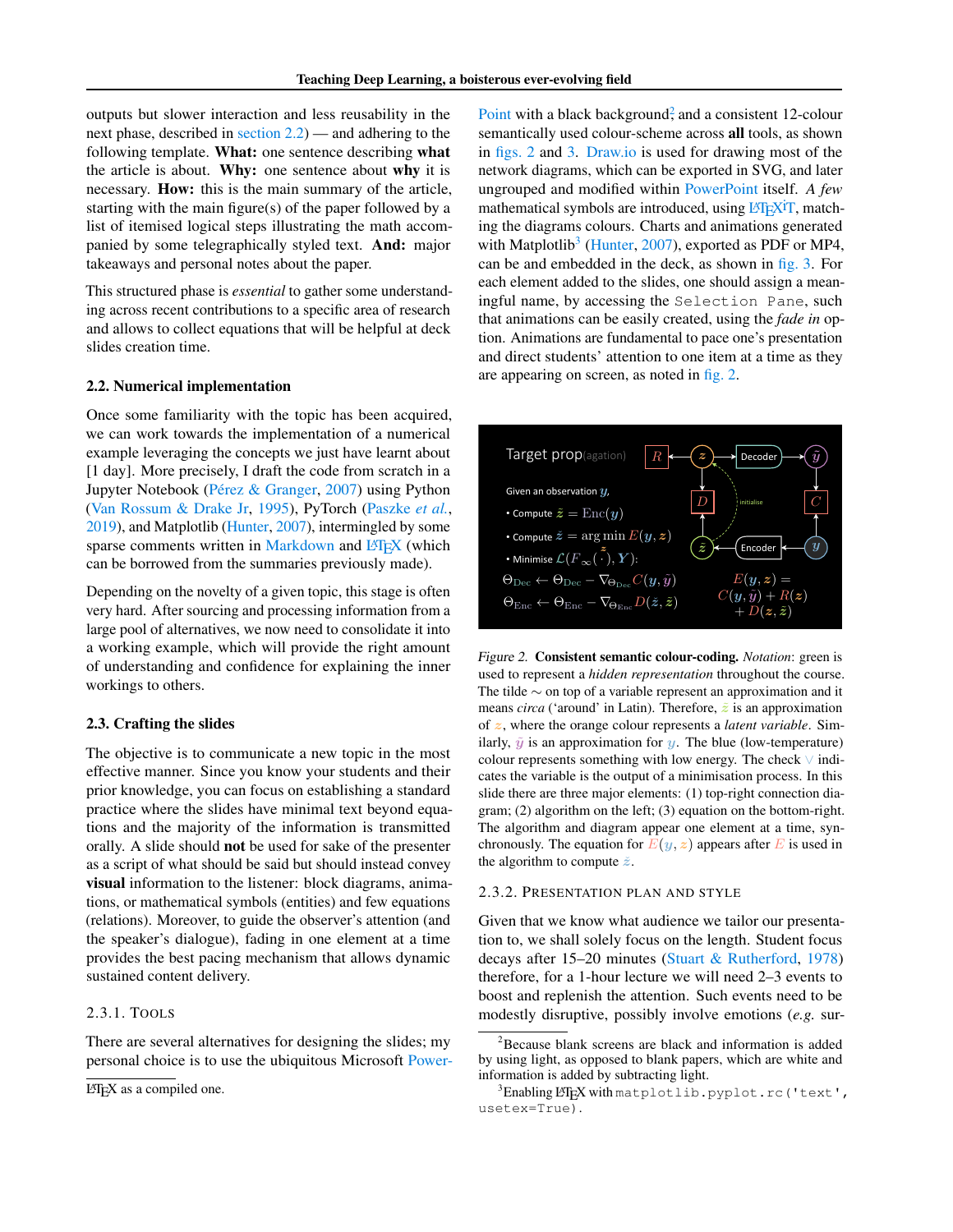<span id="page-2-0"></span>

Figure 3. Consistently coloured charts. *E.g.* green is still used to represent a *hidden representation*, violet is used for  $U$ , the chart U over  $\mu_i$ , and the radial inner force in the illustration.

prise) and reactions (*e.g.* laughter). A given topic needs to be introduced by why we need it (to motivate the students and catch their attention) and what it is addressing (to clearly identify the subject) *before* attempting to explain how it works and comes together and its consequences and takeaways (notice similarities with [section 2.1'](#page-0-0)s summarisation).

Given that *clarity* is of fundamental importance, the 3 rules of 3\* should be considered: (1) no more than 3 concepts per slides; (2) font size of 30 pt should be used; (3) between 30 seconds to 3 minutes per slide. If text is present, use bullet points, telegraphic text style (write out the full sentence, remove any unnecessary words), sans-serif font family, and bold, *italic*, and colours to highlight key concepts.

When possible, harder concepts should be accompanied by one or more physical analogies, to aid comprehension and allow the students to reason and ponder. Descriptive hand movements are also an effective and cheap tool to display dynamic interactions between moving parts. In case the lectures are recorded, one can later draw animations on top of such hand gestures to further aid understanding, as shown in fig. 4.

Finally, *everything* should be rehearsed several times, from making sure the animations play in the correct order and unveil the narrative logically, to the analogies and gestures.

### 3. Refining a lecture

Even if we followed all the steps proposed in [section 2.3,](#page-1-0) students will ask to clarify logical gaps in the exposition of the topic. Such feedback is essential to make the lecture understandable and to improve it for the following semesters when new feedback will be provided. Such a cycle will smooth out with a few iterations. Faster convergence can be achieved by presenting your lecture in a group meeting.



Figure 4. Descriptive dynamic hand movements. *Action*: lifted both hands to height m. Animation: both  $C(\hat{y})$  terms follow the hands; the horizontal white line bends into a parabola. Precedently, C(y) had been pushed down. *Notation*: the hat ∧ and colour red (high-temperature) imply that the cost of  $\hat{y}$  needs to be high. The colour blue (low-temperature) implies that  $y$ 's cost has to be low.

It is also worth leveraging the [Twitter'](#page-4-0)s online scientific community to obtain feedback on more obscure topics perspective. The lack of a human component will allow you to collect unfiltered comments that address any shortcomings you may have overlooked. Moreover, one can query their virtual audience with quizzes and polls, and observe which learning strategy is of minimal resistance / lowest energy.

### 4. A note on accessibility and inclusion

Not everyone can obtain the highest amount of information from oral lectures held live and in spoken English. Therefore, redundancy in terms of available media ensures larger dissemination of knowledge.

Recording the lectures, even for internal use only, has proven very effective, especially if one may need to miss a day of school. Although the live student-teacher interaction would be missing, content can be still be consumed. Moreover, automatic captioning can facilitate those who may not be fluent in English or are hard-of-hearing. Closed captioning and captions translations can be obtained by leveraging the online community if the recordings are posted online and until recently $4$  [YouTube](#page-4-0) was permitting crowdsourcing such contributions. Furthermore, if one decides to pursue this option, it is helpful to add a table of contents to make the video searchable and more structured, for a more effective learning experience.

Lectures summaries can be assigned as voluntary homework, resulting in shared lecture notes, which are convenient to be used as reviewing material for the exams, since the slides

<sup>&</sup>lt;sup>4</sup>The service has been discontinued in September 2020 to address spam / abuse problems [\(YouTube Help\)](#page-4-0).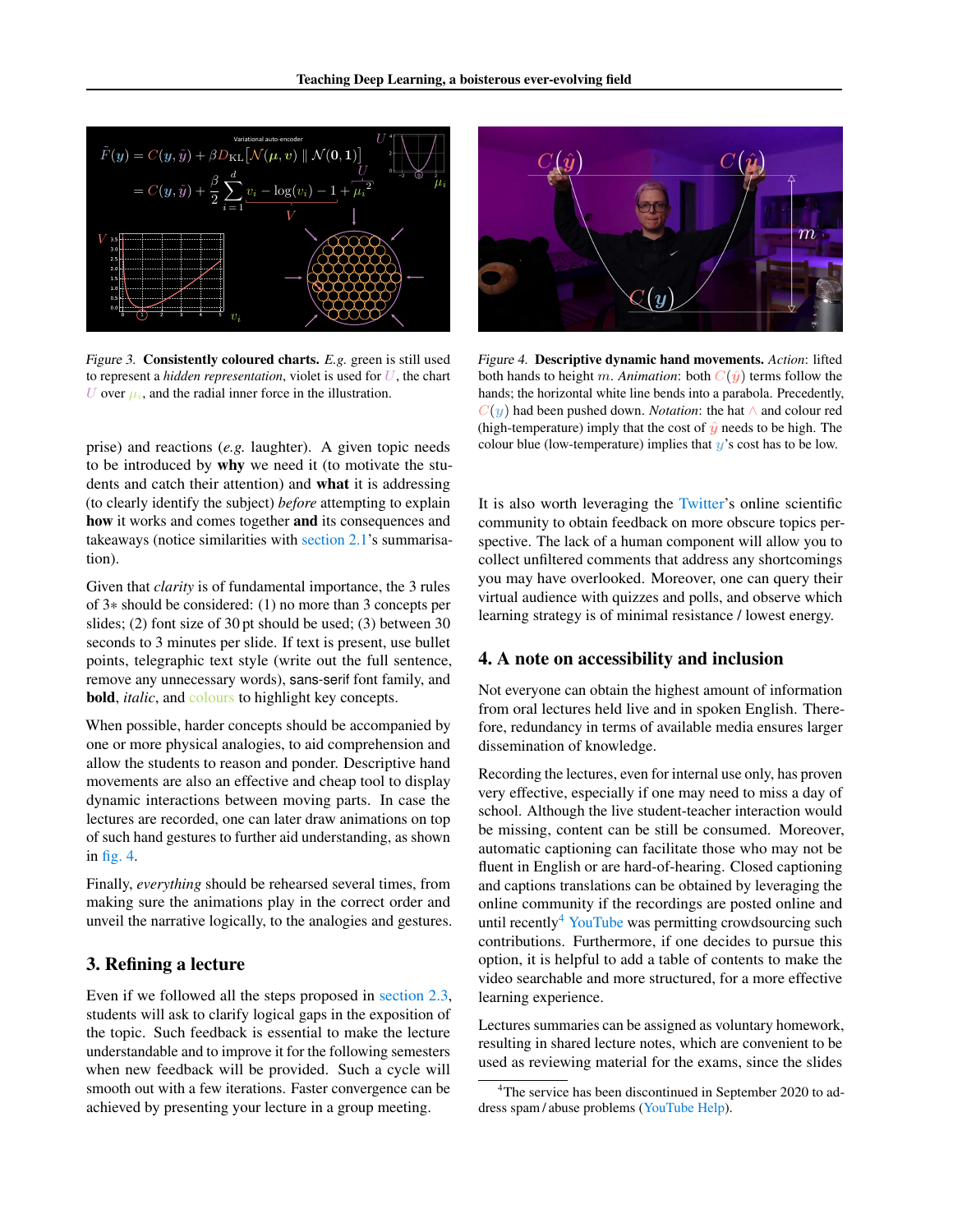do not contain the narrative. Once again, if such notes are made publicly available, then translations can be obtained through open-source collaboration. Besides the utility in terms of consumption of alternative formats, summarising the content of the lectures has been an activity that several students enjoyed, letting them consolidate the knowledge of notions delivered in class.

### 5. Remote teaching

In case in-person teaching is not a viable solution, one needs to deliver their lectures remotely, making sure a clear and stable communication system is established between teacher and students. In this section, we will assume a symmetrical broadband high-speed Internet access is available to the instructor.

#### 5.1. Hardware equipment

Having the best audio quality one can afford is of paramount importance, since students' concentration will be completely lost if the speech is unclear. Common hardware choices are USB microphones used by amateur podcasters and vloggers, such as the Blue Yeti or analogous condenser solutions. Any source of audible noise one has control over has to be removed, such as phone and computer notifications, air conditioning, closing open windows, *etc*. . .

The second most important aspect is an appropriate source of light for illuminating the instructor's face, helping separate the subject from the background. Virtual eye contact and face micro-expressions are broadly used to communicate nonverbal cues, emphasising core concepts, and sharing emotions with the audience. A strong connection with the spectator allows a smoother delivery of the lecture. An affordable dimmable LED or fluorescences softbox is sufficient for the task. When setting up the environment, one needs to make sure no light sources (*e.g.* windows, lamps) are present inside the recording frame, the background has a lower brightness than the foreground, and that the camera is set at eye level, with the eyes appearing at  $\frac{1}{3}$  from the top. Furthermore, dressing in dark solid colours will help the spectator focus on the instructor's face and hands, as shown in [fig. 4.](#page-2-0) Alternatively, one may choose to do simply the opposite, and have lighter background and clothing, if this improves the contrast.

Finally, depending on the budget at disposal, one may want to invest in a mirrorless or compact camera with a clean HDMI output stream and with a 25 mm sensor or larger, and a 35 mm lens or shorter with an f/2.0 aperture or wider (*e.g.* the Sony ZV-1, Canon PowerShot G7 X Mark III). The HDMI output can be routed to a computer through a capture card.

#### 5.2. Delivering a remote lecture

Interaction with the students is a requisite to be able to communicate effectively, regardless of whether in-person or remotely. A feedback loop, between teacher and students, needs to be established to sustain engaging learning dynamics. While in class this may be achieved by gauging students' attention through eye contact, online we need to prompt the students for "reactions" and / or to answer quick contextual questions to probe their awareness of the current train of thoughts. Conveniently, one can leverage instant messaging and virtual reactions available in videoconferencing software like [Zoom.](#page-4-0) Students have displayed less timidity in formulating their questions in a textual format, and reply to each other in the text to clarify the content presented, displaying a stronger sense of community.

Although it may be initially hard, one should lecture while looking at the camera objective instead of the screen, unless digital eyesight adjustment is used, to recreate a virtual eye contact with the audience. Having a previewing monitor (software or hardware) is very convenient to measure the full extent of the area we have at disposal for hand gesturing. In addition, the mirror image helps the lecturer retain a human component when all other participants have their video feed disabled.

### 6. Privacy consideration

In order not to record students' appearance, remote environment, and voices, it is recommended to have them join without input audio and video. Furthermore, using text as a question formulation medium, the instructor can integrate the answers with more convenient timing, avoiding explanation flow interruptions.

## 7. Video editing and special effects

If one decides to post the video recordings online, some video editing may be required, using software like Adobe [Premiere.](#page-4-0) Depending on the resolution of the footage, one may be able to export the composition in HD (1280  $\times$  $(720 \text{ px}^2)$  or FHD  $(1920 \times 1080 \text{ px}^2)$ . The height of the camera feed should not be lesser than  $\frac{1}{2}$  of the vertical resolution, since facial expressions need to be easily visible. Videos played throughout the presentation have to be replaced with the original footage to prevent quality degradation and synchronisation issues. Additionally, one may augment the hand gestures with superimposed keyframed animated drawings, using software like Adobe [AfterEffects](#page-4-0) and a graphic tablet, as shown in [fig. 4.](#page-2-0)